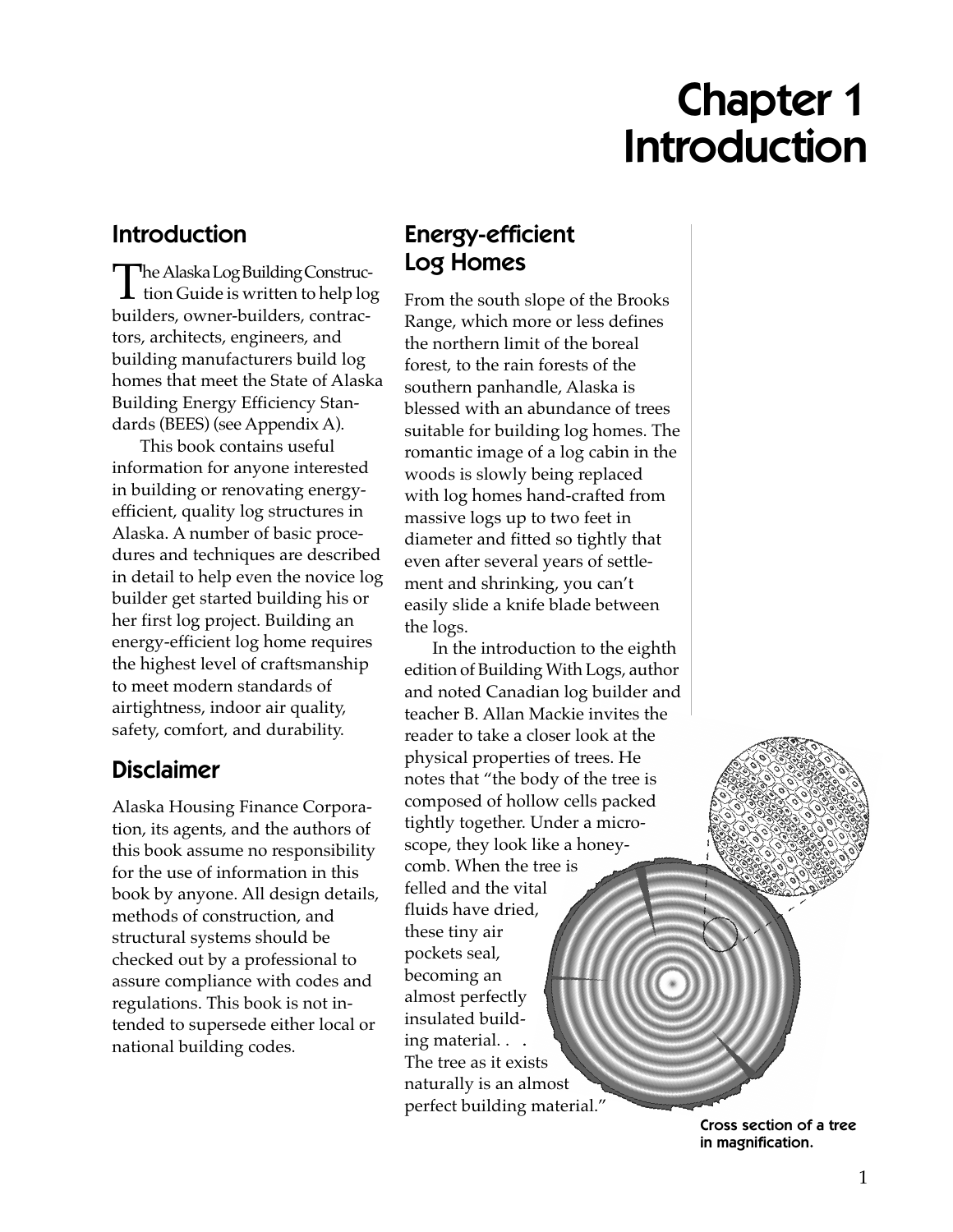### Big Logs

In the case of massive logs, R-value, the resistance to heat flow, is not the only property relating to energy use. Logs with a good southern exposure will store heat from the sun during the day and slowly release that heat at night. The cycle repeats until fall when you have to start adding heat from your wood stove or furnace. One or two short, hot firings a day of a good airtight wood stove during the winter heating season will heat a well-built modern log home. The objective is to keep the mass of the logs from cooling to below a thermostat setting for the fossil-fuel-fired furnace or boiler.

As you travel north in Alaska, the trees tend to get smaller and

eventually reach a lower limit to the diameter of logs that will meet the prescriptive R-value requirements of State of Alaska Building Energy Efficiency Standards. For example, if the logs average less than 13" in diameter in southeast Alaska, the builder will have to increase the efficiency levels of other components of the building system and use the building budget method of compliance, which requires a HOT-2000 or AkWarm computer energy use calculation, or the energy rated method to comply with BEES (See Appendix A).

AkWarm is an energy analysis software program used by the Alaska Housing Finance Corporation (AHFC) to perform energy ratings on proposed house plans or on old and new houses. Hot 2000 is